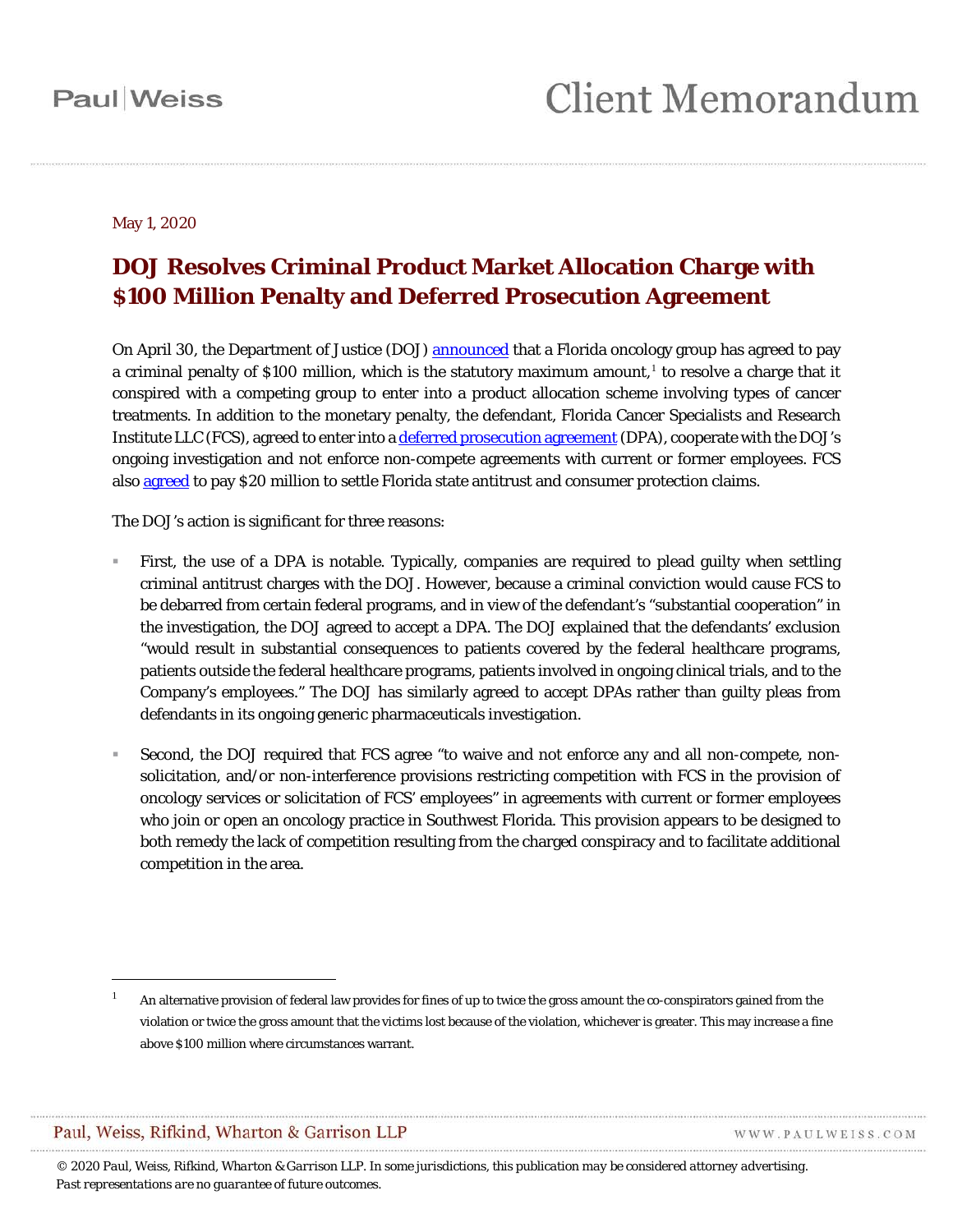## **Paul** Weiss

 Third, the DOJ's action demonstrates that it continues to be active in prosecuting criminal activity, especially in the healthcare sector, as it said it would be in its recen[t guidance](https://www.justice.gov/opa/pr/justice-department-and-federal-trade-commission-announce-expedited-antitrust-procedure-and) regarding collaborations to combat the COVID-19 pandemic, which it issued along with the FTC.

According to the DOJ, the defendant in this case conspired with a competitor "to allocate medical and radiation oncology treatments for cancer patients in Southwest Florida." The conspiracy allegedly covered three counties. The [Information,](https://ecf.flmd.uscourts.gov/doc1/047121493620) filed in the United States District Court for the Middle District of Florida, charges that since at least 1999, "FCS and Oncology Company A agreed that FCS would not offer radiation oncology treatments within Southwest Florida, and that Oncology Company A would not offer medical oncology treatments within Southwest Florida." As part of the conspiracy, the companies allegedly agreed "that FCS would not employ radiation oncologists and Oncology Company A would not employ medical oncologists in Southwest Florida" and also allegedly agreed to "work[] together to prevent competition from third-party oncology treatment providers."

The charge here involves product allocation, a type of per se illegal market allocation. Other types of market allocation include territorial allocation and customer allocation. The DOJ has a history of enforcement against market allocation schemes in the healthcare industry. For example, in 2016 the DOJ [settled](https://www.justice.gov/opa/pr/justice-department-sues-two-hospital-systems-agreeing-allocate-marketing-territories) a civil claim against two hospital systems in West Virginia for agreeing to allocate marketing territories. There, the DOJ alleged that the defendants agreed to not place print or outdoor advertisements in each other's county. The DOJ [settled](https://www.justice.gov/opa/pr/justice-department-sues-four-michigan-hospital-systems-unlawfully-agreeing-limit-marketing) similar claims against a group of hospital systems in Michigan in 2015. The DOJ's [ongoing](https://www.justice.gov/opa/pr/major-generic-pharmaceutical-company-admits-antitrust-crimes) criminal investigation in the generic pharmaceutical industry involves allegations of customer allocation.

The large penalty announced yesterday serves as an important reminder of the significant consequences that can arise from antitrust violations. It also serves as a reminder that companies should ensure that they have in place robust antitrust compliance programs which can, as we have [previously written,](https://www.paulweiss.com/practices/litigation/antitrust/publications/department-of-justice-antitrust-division-announces-important-new-policy-regarding-compliance-programs?id=29021) help companies to detect violations and avoid the serious consequences faced by the defendant in this case.

\* \* \*